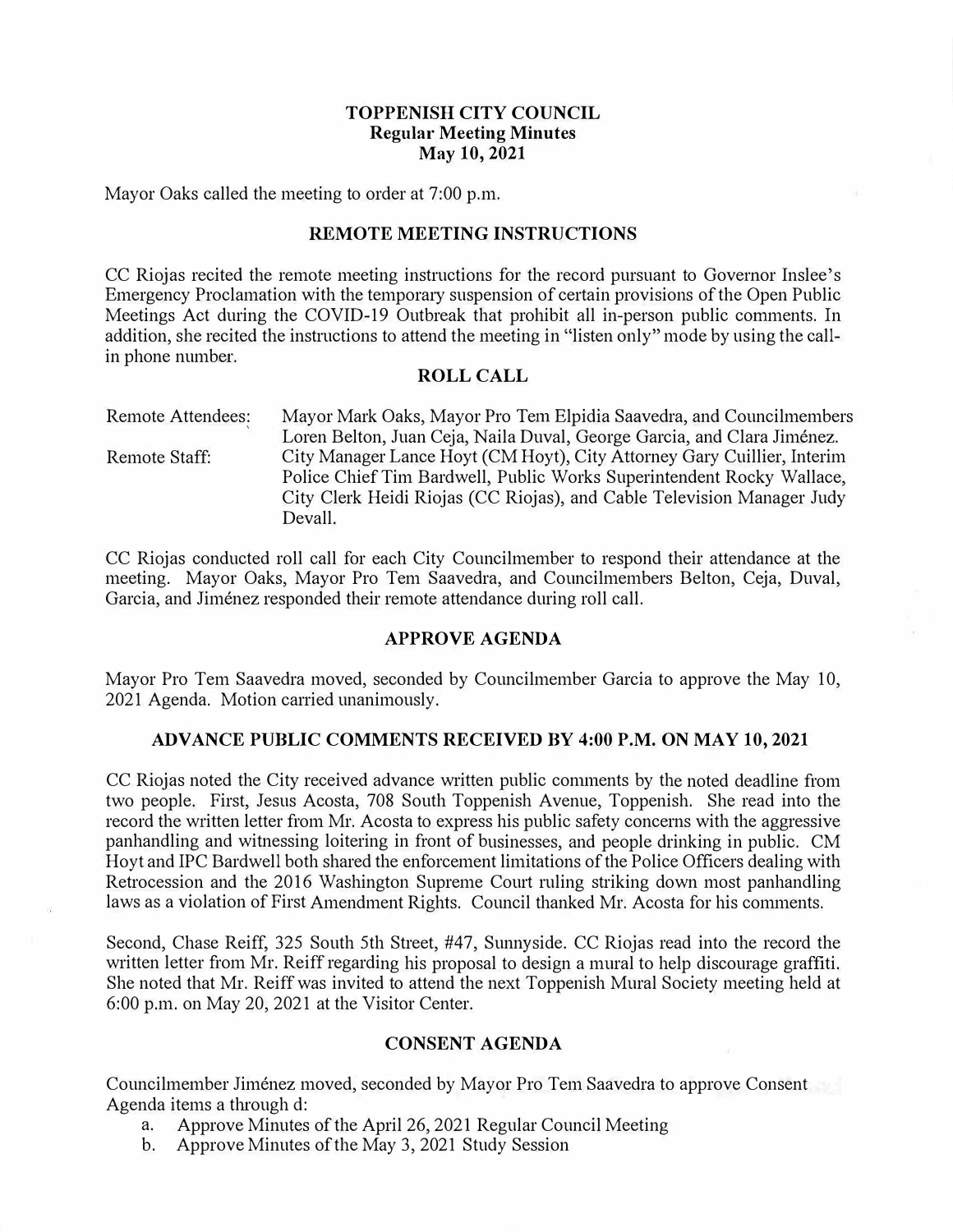- c. Approve Payroll Checks Number 35262 through 35273 and electronic transfers in the total amount of \$164,274.97 dated May 6, 2021
- d. Approve Claims Checks Number 93646 through 93665, and 93667 through 93718, and electronic transfers in the total amount of \$178,571.03 dated May 10, 2021 and void Check Number NR93645

Motion carried unanimously.

## **NEW BUSINESS**

**Resolution 2021-15: A Resolution Approving and Authorizing the Collective Bargaining Agreement Between the City of Toppenish and Teamsters Local Union No. 760 (Administrative Services, Development Services, and Public Works Employees) for the Period January 1, 2021 Through December 31, 2023.** 

Councilmember Duval moved, seconded by Councilmember Duval to approve Resolution 2021- 15. Motion carried unanimously.

# Award Bid to Wheeler Excavation, LLC in the amount of \$486,082.75 for the West 1st **Avenue/2020 Sidewalk Improvements Project.**

Mayor Pro Tem Saavedra moved, seconded by Councilmember Ceja to Award Bid to Wheeler Excavation, LLC in the amount of \$486,082.75; contingent upon the City receiving additional funding of \$27,339.75 from Yakima Valley Conference of Governments for the West 1st Avenue portion of said project and that the contractor has provided the executed contract bond, schedule of working hours and other prerequisites of the City. Motion carried unanimously.

## **Resolution 2021-16: A Resolution Authorizing Contract With Wheeler Excavation, LLC For The West First Avenue And 2020 Sidewalk Improvements Project.**

Councilmember Duval moved, seconded by Councilmember Garcia to approve Resolution 2021- 16. Motion carried unanimously.

## **Resolution 2021-17: A Resolution Authorizing the City Manager to Purchase Three Lawn Mowers.**

Councilmember Duval moved, seconded by Councilmember Garcia to table item Resolution 2021- 17 for further discussion during the May 24, 2021 Regular Meeting. Motion carried unanimously.

## **Set June 14, 2021 as the Date for Public Hearing Regarding Adopting the Six-Year Comprehensive Transportation (Streets) Improvement Program for the Years 2022 Through 2027.**

Councilmember Jimenez moved, seconded by Councilmember Duval to set June 14, 2021 as the Date for the Public Hearing Regarding Adopting the Six-Year Comprehensive Transportation (Streets) Improvement Program for the Years 2022 Through 2027. Motion carried unanimously.

# **Set Agenda for June 7, 2021 Study Session.**

It was the consensus of Council to discuss the Six Year Transportation Improvement Program, updates to the fee schedule, and status report on the YVCOG housing-quality of life project as Agenda items for the June 7, 2021 Study Session.